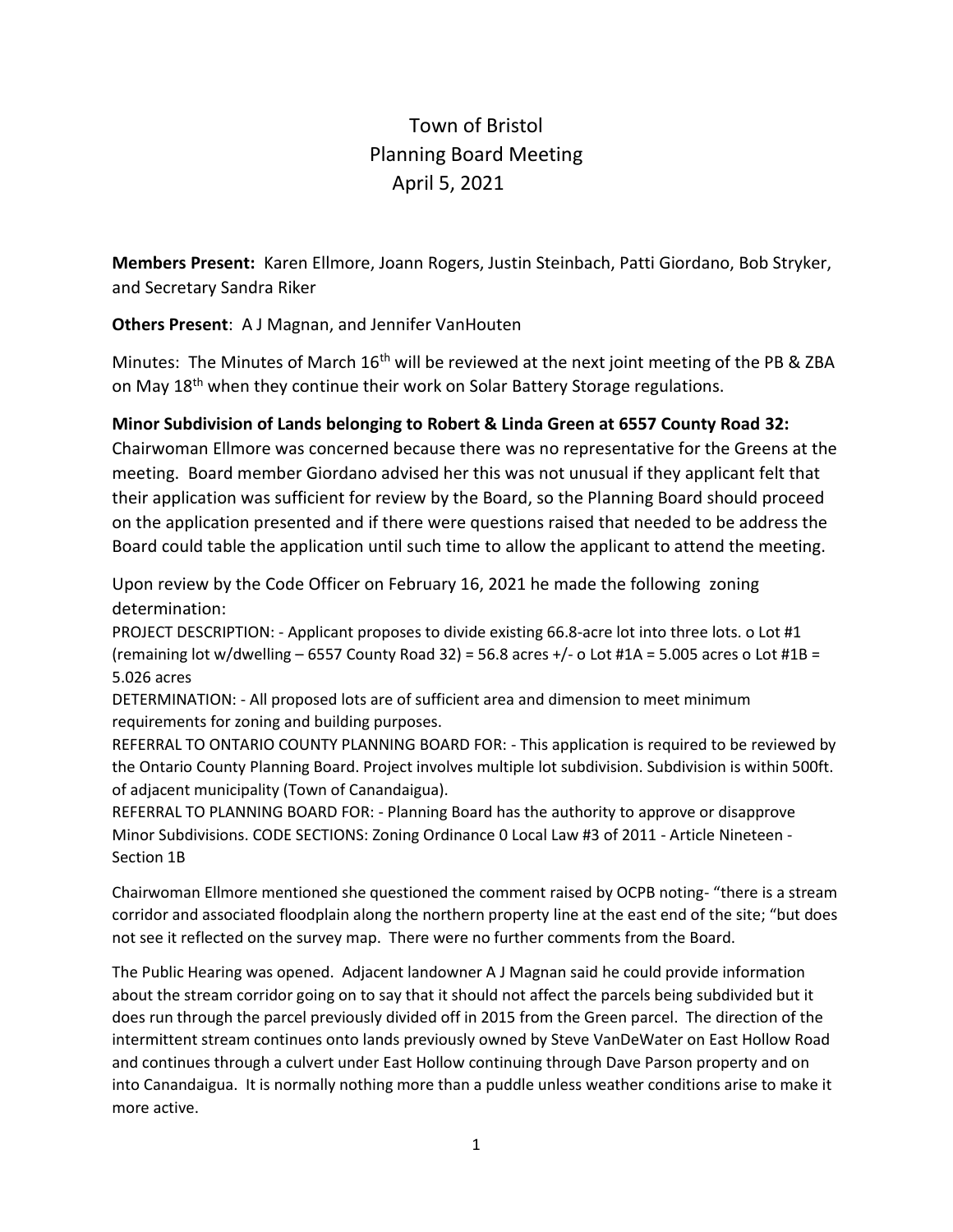Board Member Stryker said he noted grammar errors in the Right to Farm Note and felt they should be corrected before final approval. He went on to say he was fine with the subdivision but perhaps a little more detail should have been provided on the map.

Chairwoman Ellmore closed the public hearing.

*SEQRA was reviewed with the result in a motion made by Patti Giordano to declare it a Negative Declaration with a second made by Justin Steinbach. All Board members agreed.*

*A motion for subdivision approval of the lands belonging to Robert and Linda Green of the 66.8 acres at 6557 Co Rd 32 into a parent parcel a/k/a as Lot 1with the house and pond of 56.8 acres+/-; Lot 1A being 5.005 acres; and Lot 1B being 5.026 acres on the condition the necessary grammar corrections are made to the Right to Farm Note on the map. The motion was made by Justin Steinbach with a second by Patti Giordano. All Board members agreed.*

The Secretary said she would notify Mr. Green and his Surveyor Jeremy Years of the necessary changes to be made and ask Mr. Years to provide a new mylar and 3 paper copies reflecting the changes so the final map can be signed by Chairwoman Ellmore so they can be filed at the County Clerk's office.

#### **Other Business**:

**LL 1 of 2021** Updated and amended Solar Law of 2020 and 2017 approved by the Town Board and will be posted to newly approved Ecode 360 site under Ecode/BR4013 and will be linked to the Town Webpage both current and new addition.

The Town Board was very appreciative of all the good work provided by the Planning, ZBA, Code Officer and Secretary Riker to get these Laws in place.

**Updated Webpage** is ready for formatting, both Sandra Riker and Ian Cassperson (IC9Design) will work to move the data from the current webpage into a user-friendly format on the new page. This will take a little time to accomplish!

**Appointments to the "New Ordinance Committee"** were discussed at the last Town Board meeting they will include Patti Giordano, Justin Steinbach, Marty Snyder, Chris Jensen, Sandra Riker, Dave Parsons representing the Town Board and farming community. It was suggested we should invite someone from the Business community as well. The purpose of the Ordinance Committee will be to look at zoning, flood plains and subdivision regulations to see if they are compatible with current times or if they need to be readdressed. Chairwoman Ellmore suggested that along with that a periodic look at all Ordinances to make sure they are up to date as well. After the Ordinance Committee does its work, they will make recommendations to the Planning and Town Board for their attention. Somewhere in their Attorney Kenyon will be asked to look at the work to make sure it is accurate and appropriate.

#### **Code Office Report**: